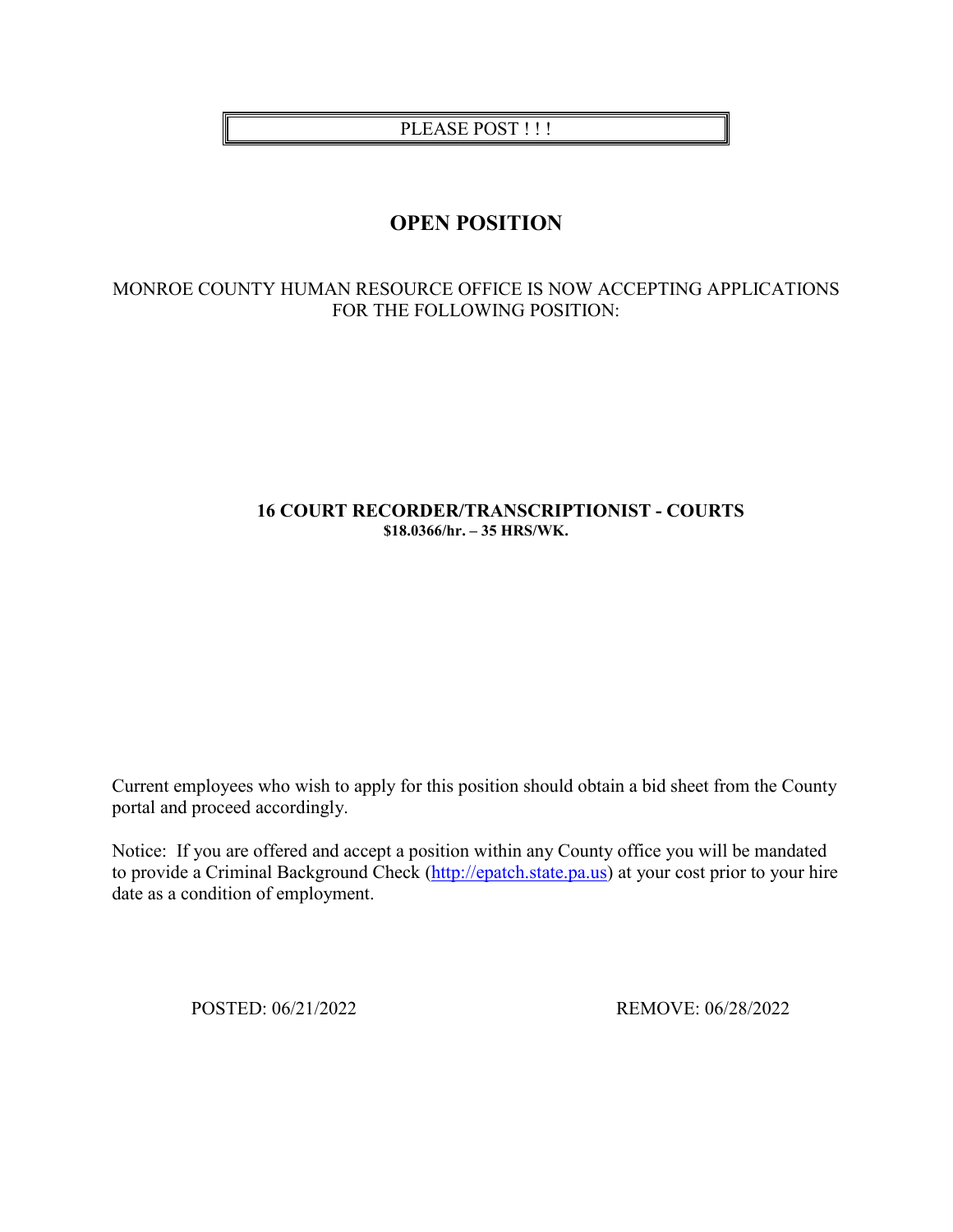# **MONROE COUNTY, PENNSYLVANIA CLASSIFICATION SPECIFICATION**

## **CLASSIFICATION TITLE: 16 - COURT RECORDER & TRANSCRIPTIONIST**

#### **PURPOSE OF CLASSIFICATION**

The purpose of this classification is to record testimony by electronic means (audio or audio-visual) and to prepare a transcript of Court Proceedings from an electronic or other recording. Duties and responsibilities include, but are not limited to: use of an electronic recording system to record all testimony, note speakers, terms and any unusual aspect of Court Proceedings and process; processing Recordings produced as a result of the electronic recording system, whether through the preparation of a transcript or the preservation of the Recordings. This position reports to the Deputy Court Administrator, as the designee of the District Court Administrator.

#### **ESSENTIAL FUNCTIONS**

**The following duties are normal for this position. These are not to be construed as exclusive or all-inclusive. Other duties may be required and assigned by the Deputy Court Administrator, the District Court Administrator or the President Judge, or her/his designee.**

1. Records testimony and Court Proceedings by electronic means (audio or audio-visual) in accordance with Court policy and procedure; politely interrupts Court Proceedings to insure accuracy and completeness of the Recording; ensures all testimony, argument and discussion meant to be On-The-Record is audible, provides instruction in this regard to court participants; plays back portions of Court Proceedings if requested by authorized individual; ensures confidentiality of all evidence and testimony.

2. Transcribes verbatim testimony, court orders, stipulations and recommendations; produces Official Record of Court Proceedings; certifies accuracy and completeness of the Official Record; makes corrections as necessary; prepares the Official Record for filing with Prothonotary or Clerk of Courts; produces and distributes copies of documents in accordance with applicable Rules, law and Court policy; maintains confidentiality of Official Record.

3. Maintains log(s) or notes of all speakers and events, noting all occurrences such as unusual terms, names, objections, and cross-examinations.

4. Determines correct spelling of names, terminology and other specifics of testimony by inquiring of court participants and examining case files.

5. Sets up and maintains electronic recording equipment, conducts system sound checks and tests to ensure proper functioning in accordance with Court policy; maintains recording media, log sheet and other supplies inventories.

6. Consults with Deputy Court Administrator regarding invoicing for transcription services of Court Proceedings, court orders and other legal hearings, in accordance with applicable Rule, law or Court policy.

7. Labels and tracks case exhibits during Court Proceedings; maintains proper order of exhibits submitted as evidence in Court Proceedings; files exhibits moved into evidence with the Prothonotary or Clerk of Courts Office.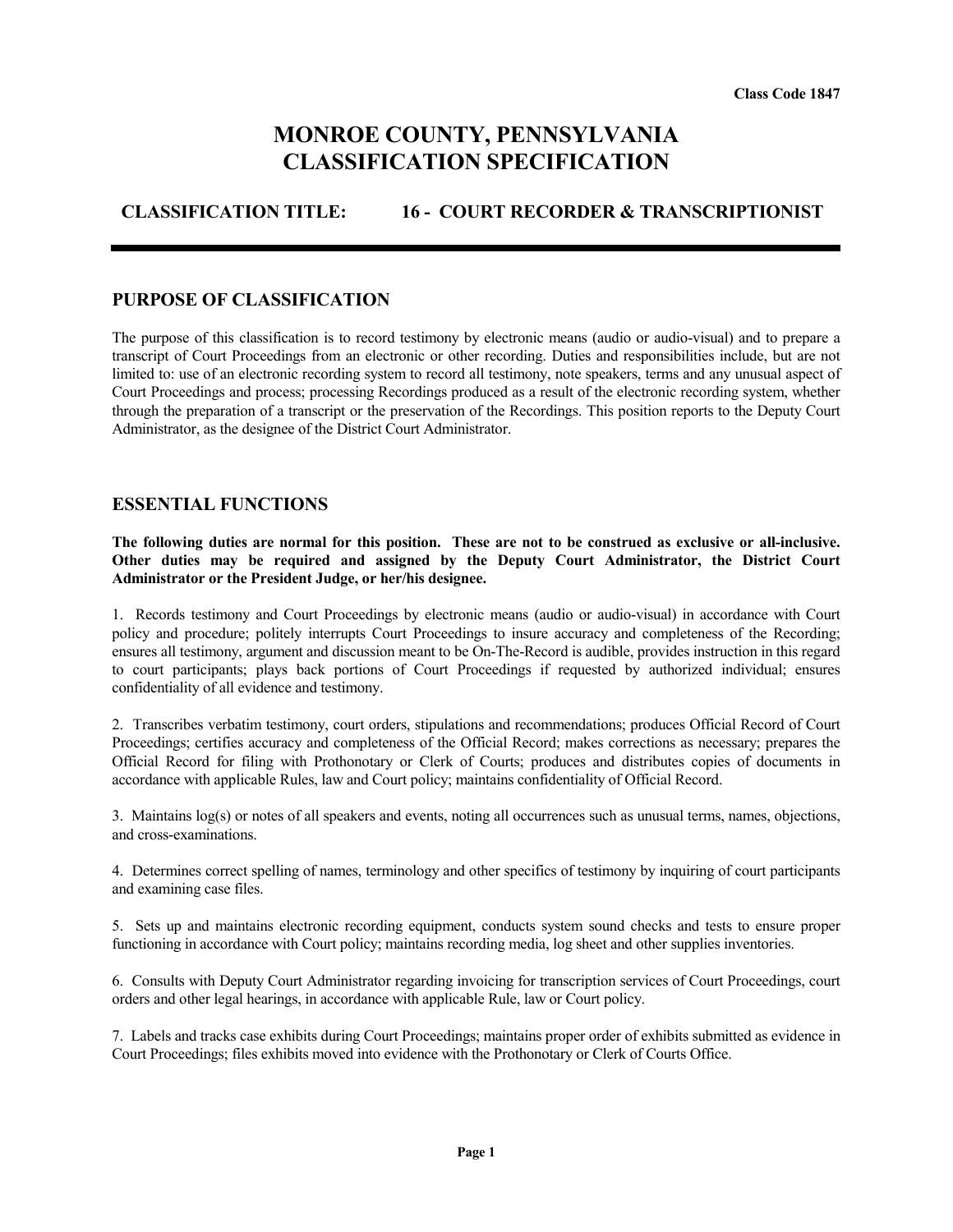8. Consults with the Deputy Court Administrator regarding equipment, software, other machinery and supplies used in daily work assignments; identifies when equipment is not in proper working order; identifies when repairs to equipment are necessary, including minor repairs; makes recommendations regarding needed equipment, supplies, software and repairs.

9. Swears in witnesses involved in Court Proceedings during non-jury hearings and trials; adheres to all county, state and federal laws and regulations.

10. Delivers transcripts through electronic means or hard copy to Judge, attorneys or parties, the appropriate filing office, and other authorized individuals or entities, in accordance with Court policy and applicable Rules and law.

11. Maintains reports detailing work completed and pending in accordance with Court policy and applicable Rules and law.

12. Consults with the Deputy Court Administrator regarding appropriate retention and preservation practices for work product.

# **ADDITIONAL FUNCTIONS**

1. Types and prepares various correspondence including, but not limited to, letters, legal documents, memoranda, reports and other documents; reviews information for accuracy and completeness; makes corrections and additions as needed; enters information into computer databases as necessary; maintains copies for departmental files and future reference as needed.

2. Understands and displays appropriate courtroom decorum.

3. Consults with the Deputy Court Administrator regarding continuing education and training needs.

4. Attends regular department meetings.

5. Works collaboratively with other members of the department as well as other colleagues and employees of the Court and County.

6. Appropriately directs questions and inquiries. Exhibits collegial working relationship with court participants.

7. Exhibits willingness and ability to adapt to change.

8. Able to work in an environment with varying levels of authority.

9. Able to work independently and with minimal supervision; able to exercise discretion and exhibit problem-solving skills.

10. Performs other duties as assigned by the Deputy Court Administrator, District Court Administrator and President Judge, or her/his designee.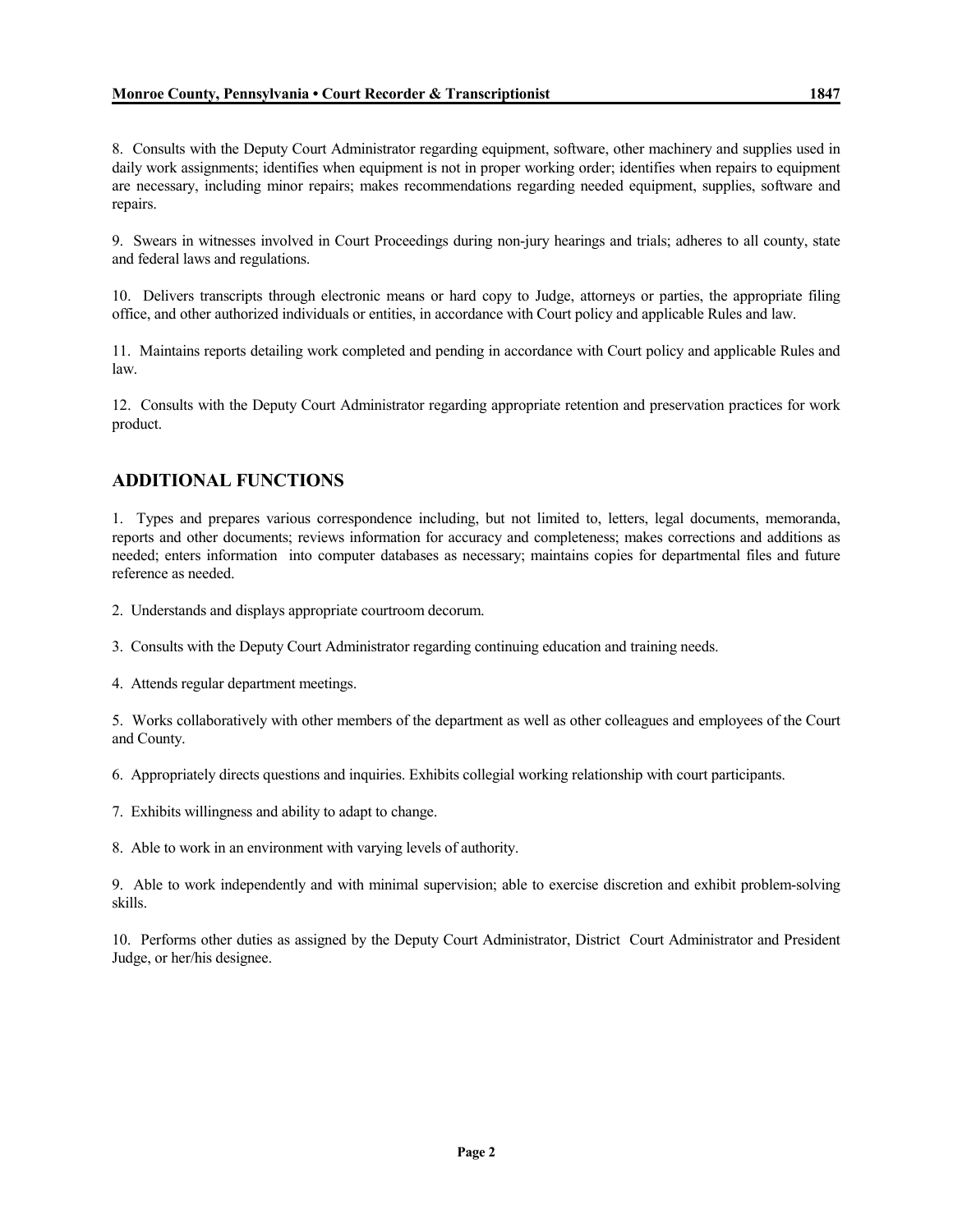## **MINIMUM QUALIFICATIONS**

High school diploma or GED; supplemented by one (1) year of practical experience in an administrative, professional, governmental, legal or judicial setting; or any equivalent combination of training and experience that provides the knowledge, skills and abilities for this position. Requires an understanding of recording equipment, or the ability to quickly develop an understanding of recording equipment, and the ability to correct routine malfunctions. Requires adequate hearing acuity, ability to insist on clarity of Recordings, proficiency in note-taking, and an understanding of courtroom procedures and vocabulary.

## **PERFORMANCE APTITUDES**

**Data Utilization**: Requires the ability to review, classify, categorize, prioritize, and/or analyze data. Includes exercising discretion in determining data classification, and in referencing such analysis to established standards for the purpose of recognizing actual or probable interactive effects and relationships.

**Human Interaction**: Requires the ability to work collaboratively and collegially with coordinate colleagues and superiors. Requires the ability to understand and navigate varying levels of authority while performing job duties.

**Equipment, Machinery, Tools, and Materials Utilization**: Requires the ability to operate and control the actions of equipment and machinery utilized to capture the Official Record through electronic recording, requiring the monitoring, adjustment, regulation, and /or setting of multiple conditions.

**Verbal Aptitude**: Requires the ability to utilize a wide variety of reference, descriptive, and/or advisory data and information. Requires an understanding of appropriate courtroom decorum.

**Mathematical Aptitude**: Requires the ability to perform basic mathematical calculations such as addition, subtraction, multiplication and division.

**Functional Reasoning**: Requires the ability to interpret instructions furnished in written, oral, diagrammatic, or schedule form; and to exercise independent judgment to adopt or modify methods and standards to meet variations in assigned objectives. Requires the ability to exercise discretion appropriately and within the constraints of Court policy and direction from superiors and to employ problem-solving skills and techniques.

**Situational Reasoning**: Requires the ability to exercise judgment, decisiveness and creativity in situations involving the evaluation of information against sensory, judgmental, or subjective criteria, as opposed to that which is clearly measurable or verifiable. Requires the ability to exercise judgment to modify custom or practice to suit novel or unusual circumstances.

### **ADA COMPLIANCE**

**Physical Ability**: Tasks require the ability to exert very moderate physical effort in light work, typically involving some combination of stooping, kneeling, crouching and crawling, and which may involve some lifting, carrying, pushing and/or pulling of objects and materials of moderate weight (12-20 pounds).

Sensory Requirements: Some tasks require the ability to perceive and discriminate colors or shades of colors, sounds, depth, and visual cues or signals. Some tasks require the ability to communicate orally.